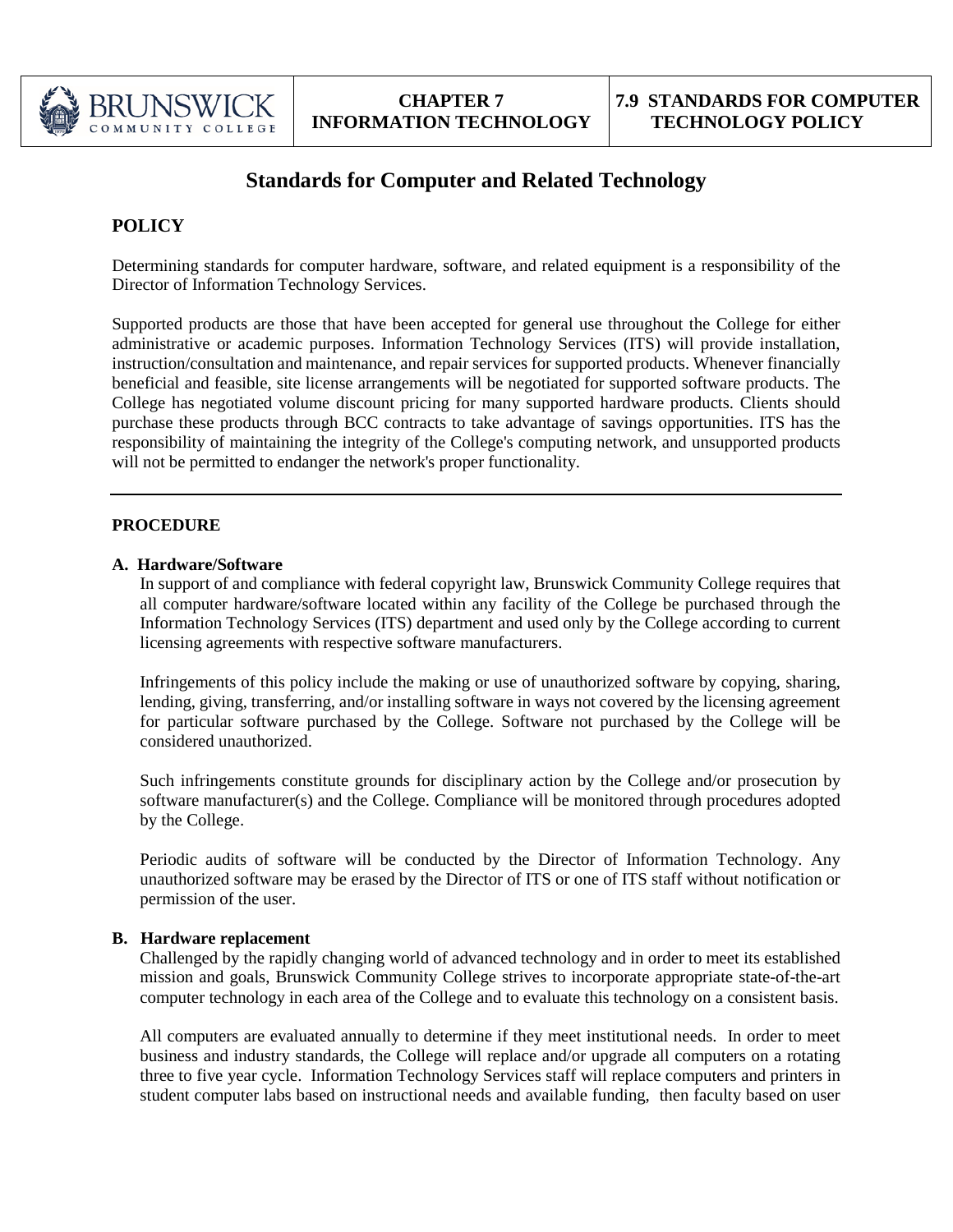

needs, technological changes, institutional priorities, and the availability of appropriate funds. Staff computers will be upgraded based on availability of computers removed from student computer labs and/or faculty offices.

All computers will have one of the following designations applied: comprehensive, basic, or limited.

- $\blacklozenge$  Comprehensive = indicates a high-end, network-ready computer, capable of performing an extensive variety of applications.
- $\blacklozenge$  Basic = indicates a mid-range, network ready computer, capable of performing a variety of select applications.
- $\blacklozenge$  Limited = indicates a low-end computer adequate for performing a few select applications.

As replacement computers are obtained, each existing computer will be evaluated and, if applicable, reassigned to other areas of the College based on user needs and computer capability. If no appropriate use is determined for the computer, it will be discarded according to standard operating procedures. All technological equipment is removed from inventory, hard drives removed and destroyed and the carcus placed in recycle trailer.

Workstation computers located in the computer labs, Library and Academic Center for Excellence will receive newly ordered computers, thereby keeping the oldest student accessible computers no older than four-five years. Computers removed from these areas will replace the oldest workstations accessible by faculty. The computers removed from faculty rotation will then be used to replace the oldest workstations accessible by staff. Computers removed from staff service will be placed in one of the following environments: (1) remote site for continuing education purposes; (2) backup machines for fault tolerance; or (3) salvage use (hard drive and internal components removed and case recycled).

The procedure explained above is effectively prioritized as: (1) BCC Main Campus; (2)Leland; (3)Southport; (4)SBIC; (5)BETC and other remote centers as developed by Brunswick Community College (BCC). This procedure is solely dependent upon funding availability. Remote centers such as Boiling Springs Lakes and future EMS or Fire Station class centers will receive computers capable of providing required application access.

All computer equipment movement will be recorded by completion of an inventory equipment transfer form, which will be processed by BCC business office personnel. The BCC business office will make the final determination as to whether the equipment is on inventory and or off inventory and process the form accordingly.

The purchase of identified equipment will be completed in accordance with the guidelines established by the State of North Carolina Division of Purchase and Contract. All purchases of technological hardware will process from ITS for the purpose of network compatibility issues.

#### **1. Additions to Supported Products List**

A Technology Committee, along with the Director of Information Technology Services will consider modifications and additions to the list of supported products. This committee will consist of minimum of five (5) persons in addition to the Director of ITS and will include two (2) full-time Faculty members,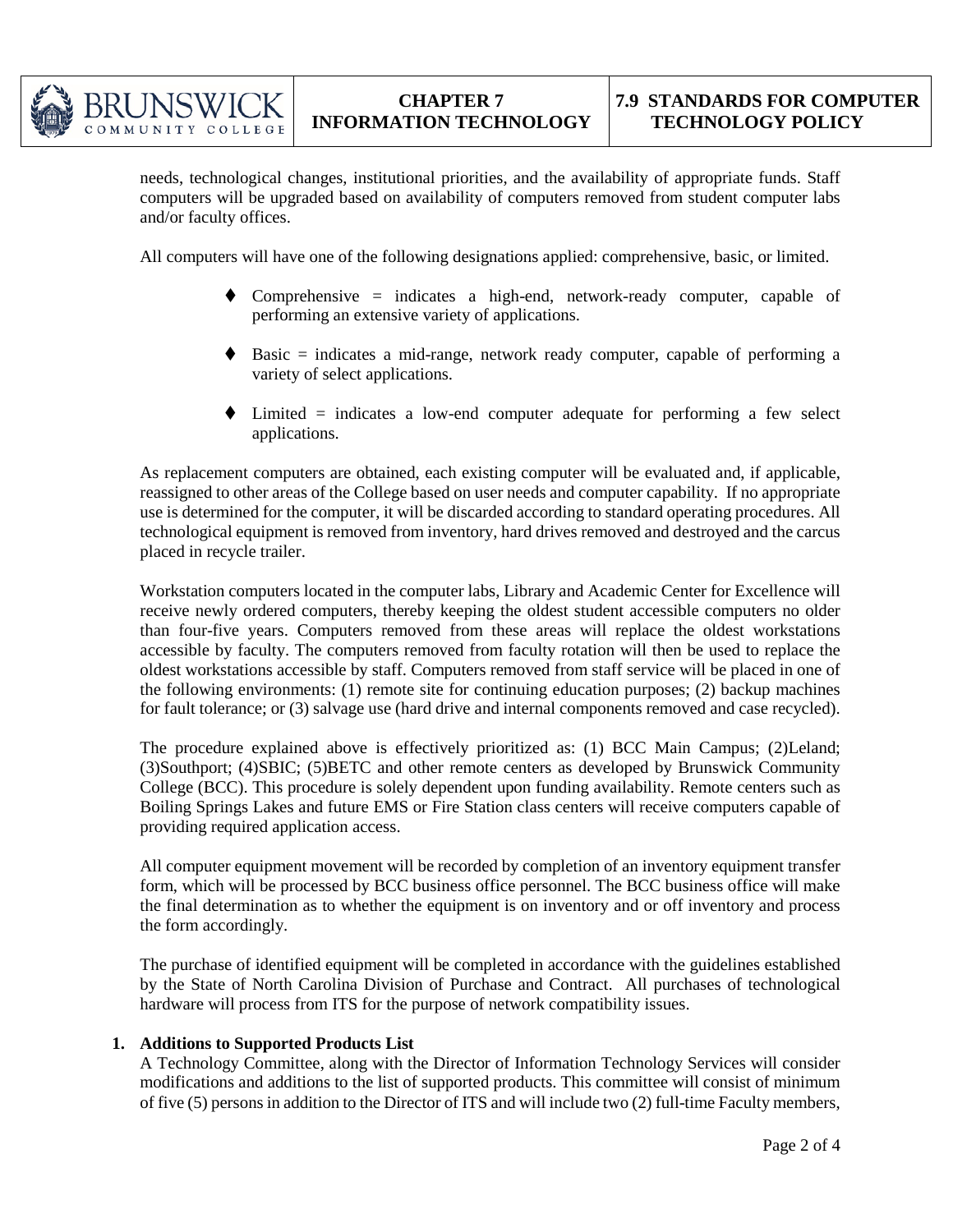

two (2) full-time Staff members, and the Student Government Association President. When the list is modified notification will be posted on the online BCC Employee Manual under *Human Resources*. Products may be nominated for consideration by any faculty or staff member or student by calling 8708 and requesting that the product be reviewed for inclusion into the Supported Products List.

The following criteria will be used in considering additional products:

- A. value added beyond products currently listed, if the product is similar to one already on the list;
- B. potential for use of the product throughout the campus;
- C. training and other support available from the vendor;
- D. cost of purchase and maintenance and availability of site license/educational discounts;
- E. compatibility with the College's telecommunications and network environment; and
- F. ease of use as measured by training, consultation, and familiarization requirements.
- **2. Network Standard for Campus Computing Networks** operating Microsoft's Active Directory will be the campus standard for office and instructional laboratory networks in the Windows environment. The Microsoft Windows Operating System (OS) is recognized as a resource that is of increasing importance for departmental computing. ITS will support MS Window's server, Netware for Groupwise E-Mail, Linux, and Unix Operating Systems and supports the College infrastructure holistically including remote sites.

**Building and Campus Computing Networks** ITS Data and Voice operates through the implementation of Ethernet protocol used for building and campus networks. Office and instructional laboratory networks will be connected to Ethernet building networks and the campus network as appropriate. Fiber Optic connectivity is provided to all buildings on campus. Additionally, Leland and BETC are connected through MetroE back to main campus. Core network switching is managed by Cisco's very high speed Ethernet switches augmented by a mixture of 100Mb/second and Gigabit Ethernet. All campus switching hardware and switch software must operate under the Cisco Catalyst environment.

#### **3. Related Information**

Appendix A (PDF: requires a reader such as Adobe Reader) is a list of products that is supported by ITS at BCC. Supported products are those for which ITS will provide installation, maintenance, repair services, and consultation/instruction. Although a product may be supported, this does not imply that the product has been site licensed for use by everyone at BCC. The term "maintenance" indicates that ITS maintains a copy of the product and will attempt to keep copies of the product current and in proper working order. The term "consultation" indicates that ITS has access to appropriate reference resources, and consulting staff members are knowledgeable in the operation of the product. The term "instruction" indicates that workshops, instructional videos, or tutorial documentation are provided for the product.

Products for which ITS provides campus-wide site license can be found in appendix  $\overrightarrow{A}$  (PDF: requires a reader such as Adobe Reader) preceded by \*\*. These site licenses, at a minimum, permit College owned equipment attached to the College network to run the programs so indicated without other charges. To decide when to acquire a campus-wide site license, ITS makes a judgment based on numbers of copies of a program in use on campus and the costs of licensing everyone on campus (including those who may not use the program). Site licenses are acquired when significant cost savings may be possible even though not everyone will use that piece of software.